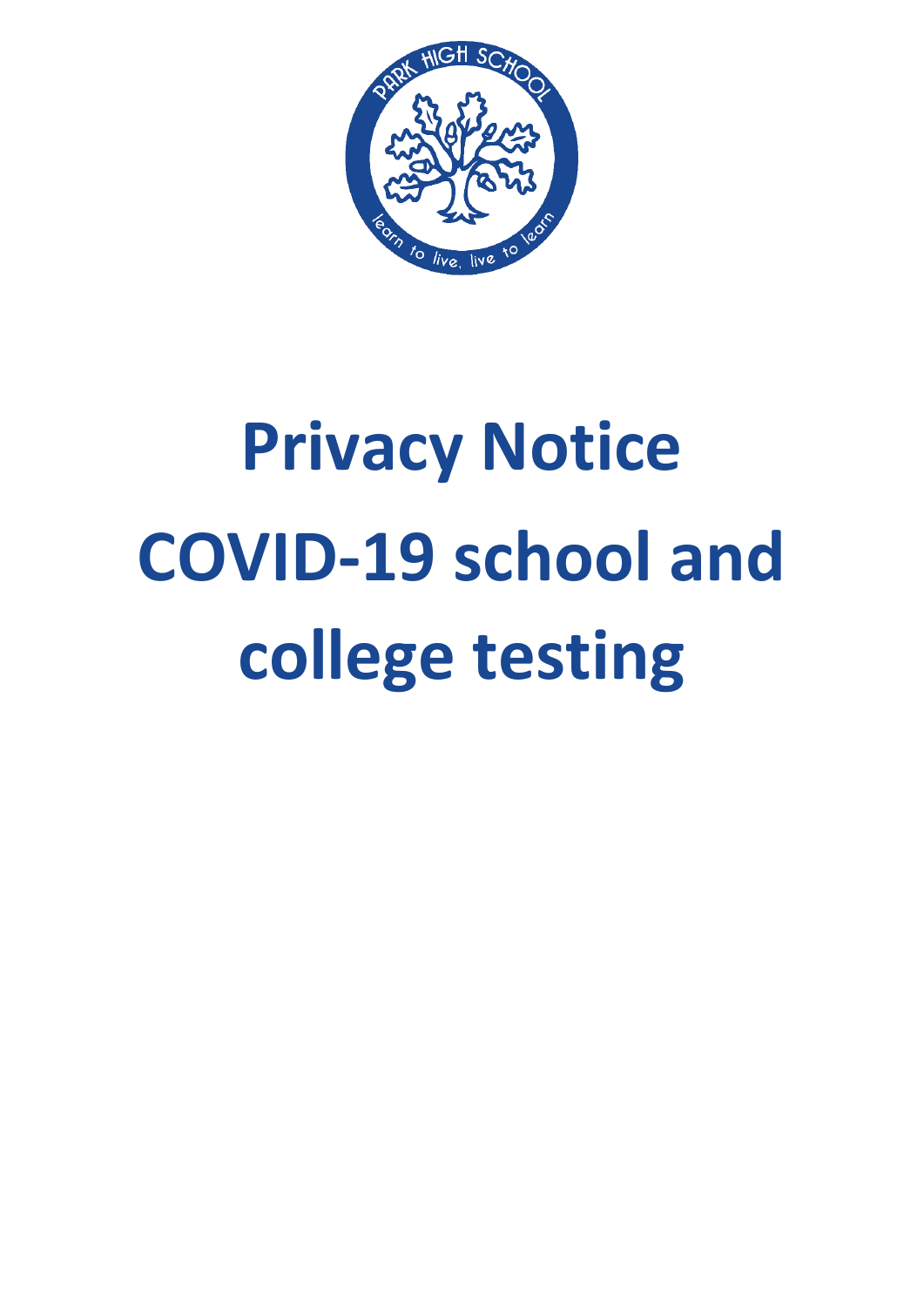# **Park High School – COVID-19 Testing at home of pupils and students in Secondary Schools and Colleges Privacy Statement**

## **Ownership of the Personal Data**

To enable the Covid-19 testing to be completed at Park High School, we need to process personal data, including the sharing of personal data where this is allowed under data protection legislation. Park High School is the Data Controller for the data required for the management of tests and implementing local arrangements in the event of a positive test and undertaking any actions needed by school/college as part of the school/college's health (including public health), welfare and safeguarding role and obligations.

Personal data relating to tests for pupils is processed under article 6 (1) (e) of the UK GDPR (public task). This is based on the school's proprietor's official authority for the conduct of the school, paragraph 7 of the Schedule to the Education (Independent School Standards) Regulations 2014 for independent schools including Academy Schools and Alternative Provision Academies.

We will process special category personal data under the provisions of article 9.2(i) of the UK GDPR, and Part 1 of Schedule 1(3) of DPA 2018 where it is in the public interest on Public Health Grounds to ensure we can minimise the spread of COVID in a timely manner and enable us to continue to deliver education services as safely and securely as possible. This data is processed under the obligations set out in Public Health legislation (Regulations 3(1) and (4) of the Health Service (Control of Patient Information) Regulations 2002 (COPI)) which allows the sharing of data for COVID related purposes and where it is carried out by a health care professional **OR** someone who owes an equivalent duty of confidentiality to that data.

## **Ownership of the Personal Data you share with DHSC**

Every time you use a lateral flow test you must report the results. More details can be found here - [Report a COVID-19 test result -](https://www.gov.uk/report-covid19-result) GOV.UK (www.gov.uk). The Department for Health and Social Care (DHSC) is the data controller for the information that you transfer to them about you and your test results. For more information about what the DHSC do with your data please see their [COVID-19](https://www.gov.uk/government/publications/coronavirus-covid-19-testing-privacy-information)  [Privacy Notice](https://www.gov.uk/government/publications/coronavirus-covid-19-testing-privacy-information)

The school remains the Data Controller for the data we retain about you for the management of tests and implementing local arrangements in the event of a positive test.

You should read both this Privacy Notice and the DHSC COVID-19 Privacy Notice to understand how your personal data is used prior to taking a test.

## **Personal Data involved**

The following personal data is processed by the school in relation to your test:

- Name
- Unique code assigned to each individual test and which will become the primary reference number for the tests.
- Test result

For more information about what the DHSC do with your data please see their COVID-19 Privacy [Notice](https://www.gov.uk/government/publications/coronavirus-covid-19-testing-privacy-information)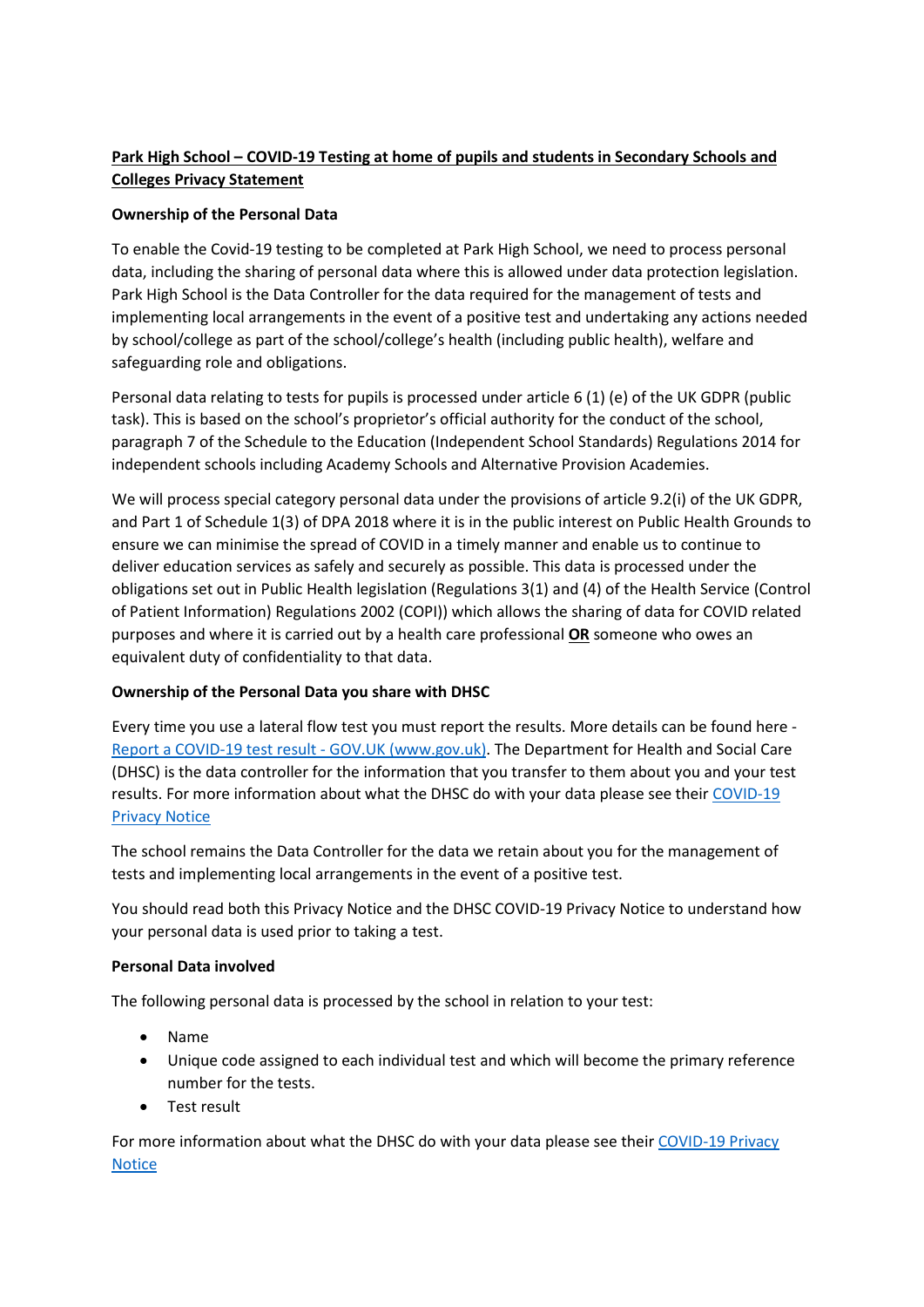#### **How we store your personal information**

The school will maintain a test kit log which will record against your name details of the testing kit which has been provided to you. The school may also record Personal Data about you in its internal COVID-19 test register (the school's COVID-19 test register will not be shared with DHSC). This information will only be stored securely on locally managed systems with appropriate access controls in schools and will only be accessible to personnel involved in the management of tests and implementing local arrangements in the event of a positive test.

The school will retain its test kit log and COVID-19 test register for a period of twelve (12) months from the date of the last entries made by the school into them.

For more information about what the DHSC do with your data please see their [COVID-19 Privacy](https://www.gov.uk/government/publications/coronavirus-covid-19-testing-privacy-information)  [Notice](https://www.gov.uk/government/publications/coronavirus-covid-19-testing-privacy-information)

## **Processing of Personal Data Relating to Positive test results**

We will use this information to enact our own COVID isolation and control processes without telling anyone who it is that has received the positive test.

For more information about what the DHSC do with your data please see their COVID-19 Privacy [Notice](https://www.gov.uk/government/publications/coronavirus-covid-19-testing-privacy-information)

This information will be kept by the school for a period of twelve (12) months and by the NHS for eight (8) years.

#### **Processing of Personal Data Relating to Negative and Void test results**

We will record a negative and void result for the purpose of stock controls of tests and general performance of the testing process.

#### **Data Sharing Partners**

The personal data associated with test results will be shared with

- DHSC, NHS, PHE to ensure that they can undertake the necessary Test and Trace activities and to conduct research and compile statistical information about Coronavirus.
- Your GP the NHS may share the information you provide with your GP to maintain your medical records and to offer support and guidance as necessary. Any data you provide to the school will not be shared with your GP.
- Local Government to undertake local public health duties and to record and analyse local spreads.

Personal Data in the school/college's test kit log will be shared with DHSC to identify which test kit has been given to which individual in the event of a product recall. The school will not share its internal COVID-19 test register with DHSC.

## **Your Rights**

Under data protection law, you have rights including:

**Your right of access** - You have the right to ask us for copies of your personal information.

**Your right to rectification** - You have the right to ask us to rectify personal information you think is inaccurate. You also have the right to ask us to complete information you think is incomplete.